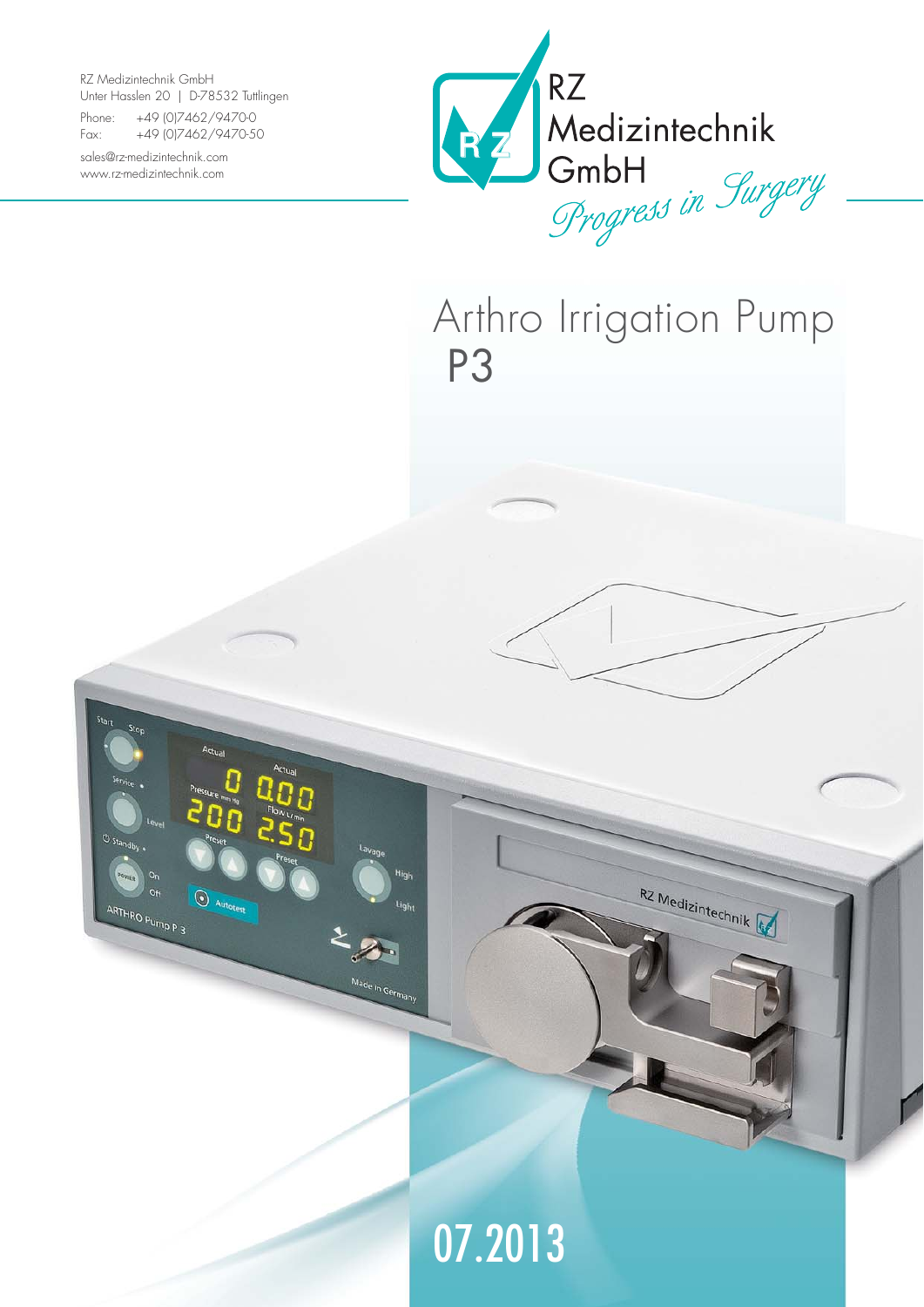## ARTHRO IRRIGATION PUMP P3

 $\odot$ 

A fluid irrigation pump to be used in endoscopic operations in the fields of arthroscopy for diagnostic and therapeutic purposes. Hydrostatic pressure compensation procedure ensures correct pressure reading. Thanks to Lavage function, fast and intense irrigation of the joint is achieved. State-of-the-art and reliable technology features this versatile pump.



Skid-proof pedestals





Splashproofed display, easy to operate

- Pump device Tubing set
- Footswitch Mains cable
- 2 Spare fuses





225-910-001 Tubing Set included

Lavage function provides increased flow for a short time to irrigate the joint fast and intensly. It is activated by footswitch.

When Lavage time is expired, pump will automatically return to previous operating parameters.

Footswitch with 3m cable to initiate the "lavage" function (included in the set)

I 225-910-000 ARTHRO Irrigation Pump P 3

ARTHRO Pump P 3

Delivery contains:

|  | 225-910-001   Irrigation tubing set, silicone, autoclavable | non-sterile   included |          |
|--|-------------------------------------------------------------|------------------------|----------|
|  | 225-910-002   Irrigation tubing set, PVC, 20 pieces         | l sterile              | optional |
|  | 225-910-003   Patient tube, PVC, 2,5m, 40 pieces            | sterile                | optional |

RZ Medizintechnik

Access